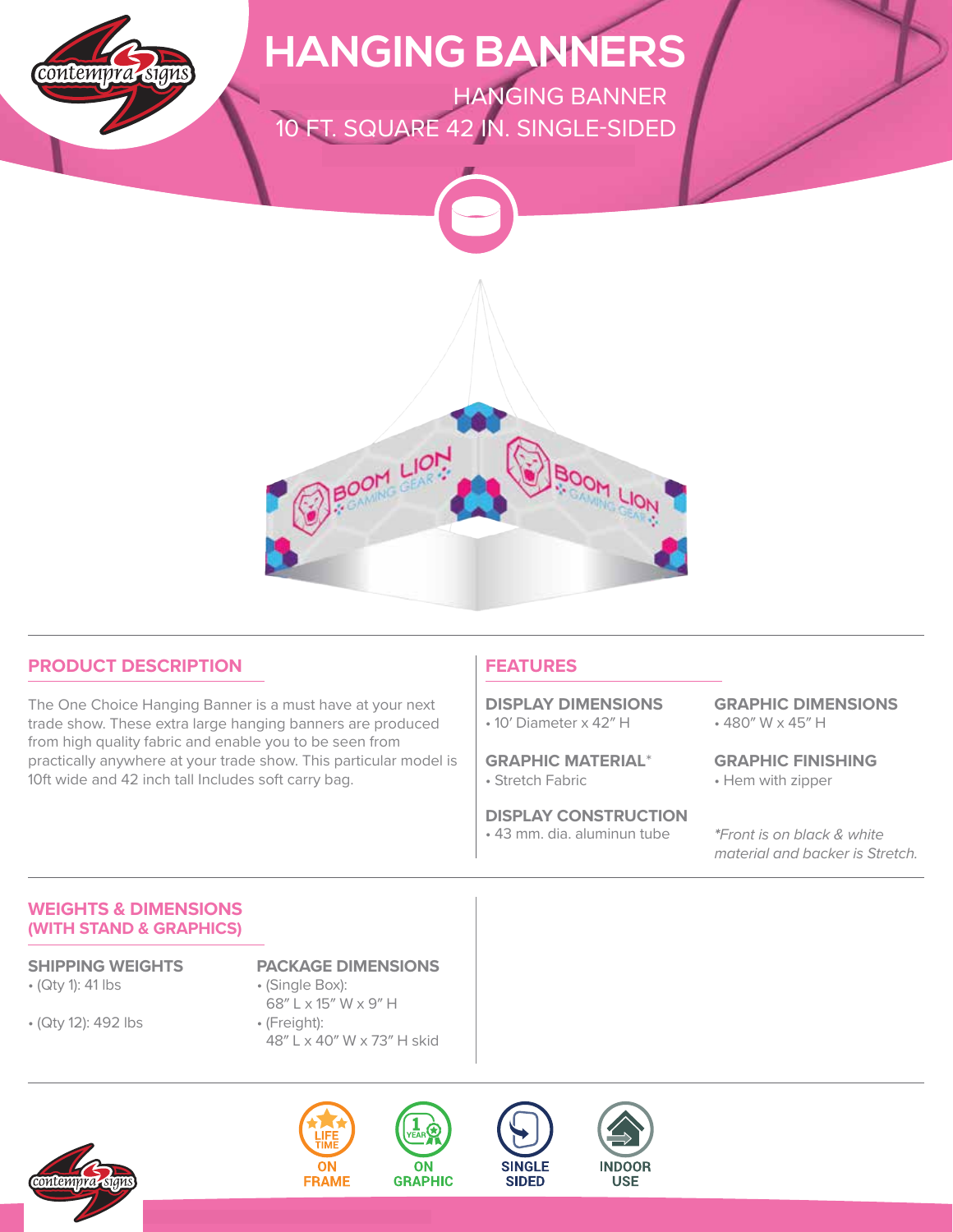



**NOTE:** To suspend hanging banner, professional rigging services are recommended and may be required at most sites.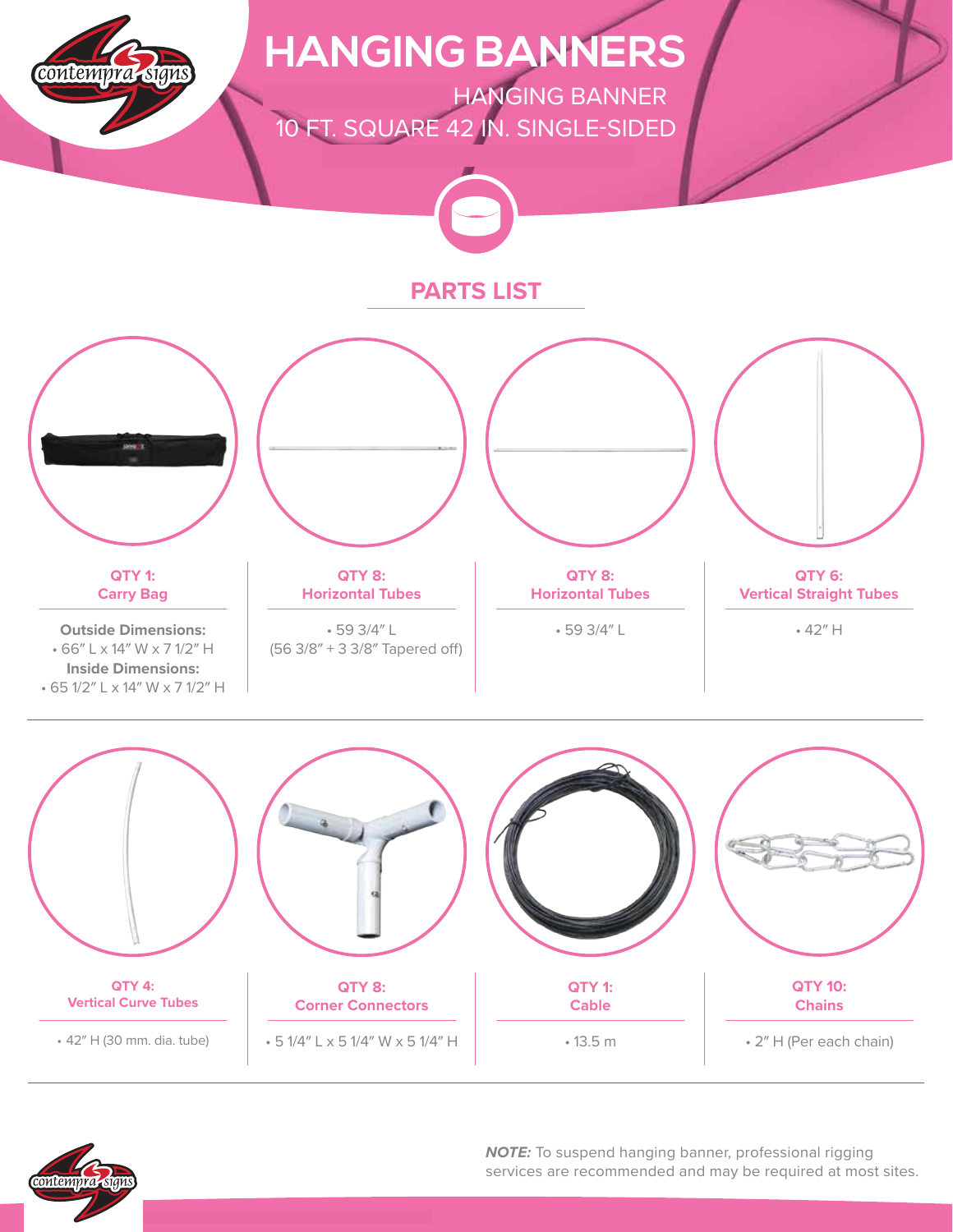

## **HANGING BANNERS**

**ONE CHOICE - HANGING BANNER** 10 FT. SQUARE 42 IN. SINGLE-SIDED



### **PARTS LIST**